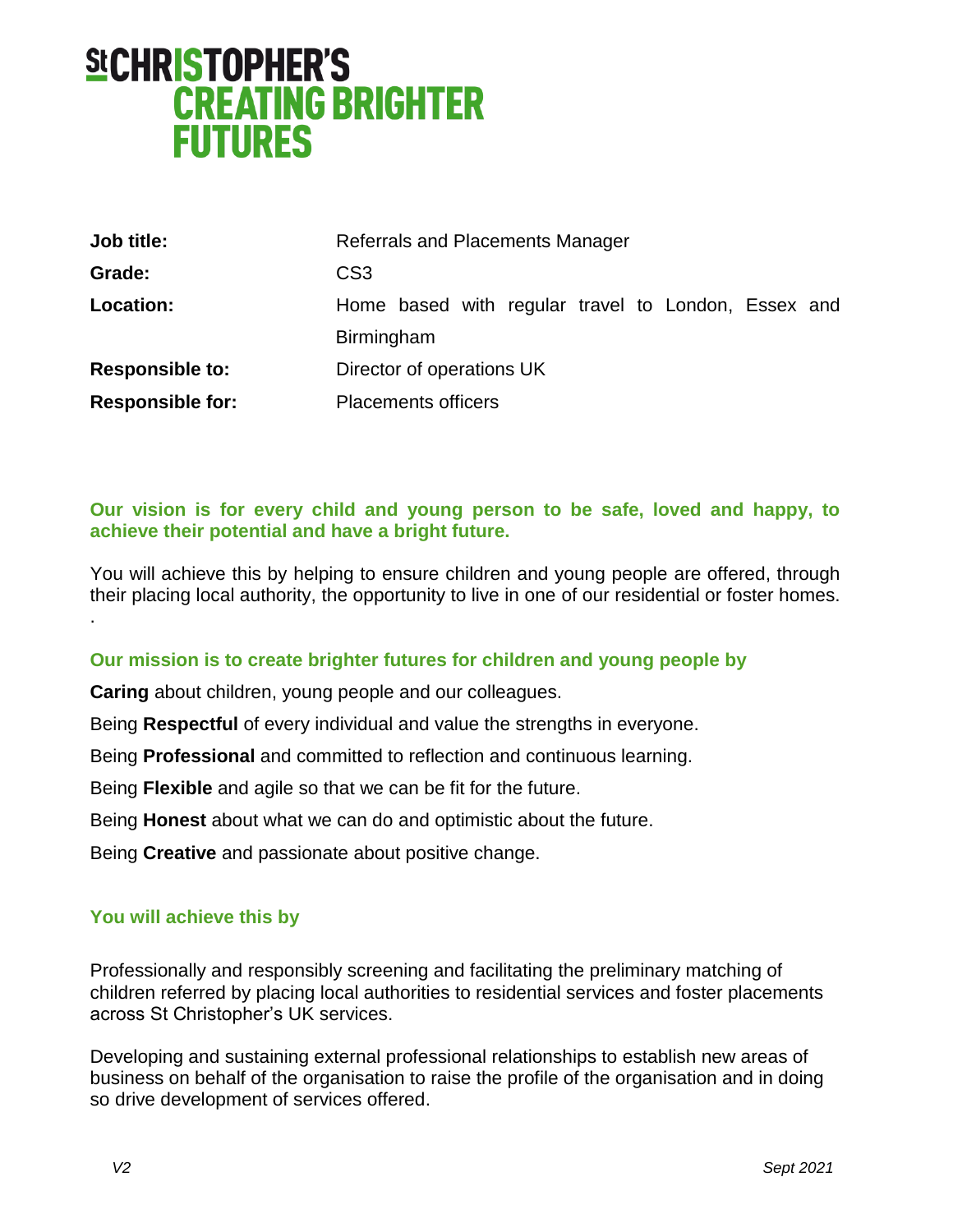Creating and implementing purposeful and effective data management systems to ensure sound oversight of referral information to help to inform foster carer and staff induction and training.

Set out effective systems to ensure all children and young people who come to live in our services experience a seamless experience of care and support.

|                | <b>Referrals and Placements manager JD</b>                                                                                                                                                                                                             | <b>Competency</b><br>achieved by<br>month: |
|----------------|--------------------------------------------------------------------------------------------------------------------------------------------------------------------------------------------------------------------------------------------------------|--------------------------------------------|
| $\mathbf{1}$   | Developing the referrals and placements manager role in partnership<br>with the Director of Operations, Head of Operations UK, Head of<br>Fostering.                                                                                                   | $4 - 6$                                    |
| $\overline{2}$ | referral<br>Creating and developing an effective<br>tracking and data<br>management system                                                                                                                                                             | $3 - 4$                                    |
| 3              | Developing good, meaningful professional working relationships with<br>local authority commissioners and where appropriate social workers<br>and team managers                                                                                         | $3 - 4$                                    |
| $\overline{4}$ | Creating a structure for referrals team meetings, and providing regular<br>staff supervisions in line with St Christopher's policies and participating<br>in St Christopher's performance appraisal scheme.                                            | $2 - 3$                                    |
| 5              | Setting out a system to ensure children and young people's records<br>are maintained, accurate and up to date, both paper and electronic,<br>including report writing and contributing to assessments at the request<br>of senior operations managers. | $2 - 3$                                    |
| 6              | Reviewing and refreshing the individual placement agreement format,<br>the impact risk assessment and matching documentation                                                                                                                           | $3 - 4$                                    |
| $\overline{7}$ | Establishing sufficient financial oversight of each placement and<br>framework contract to ensure that service incomes are operating at the<br>expected percentage levels.                                                                             | $3 - 4$                                    |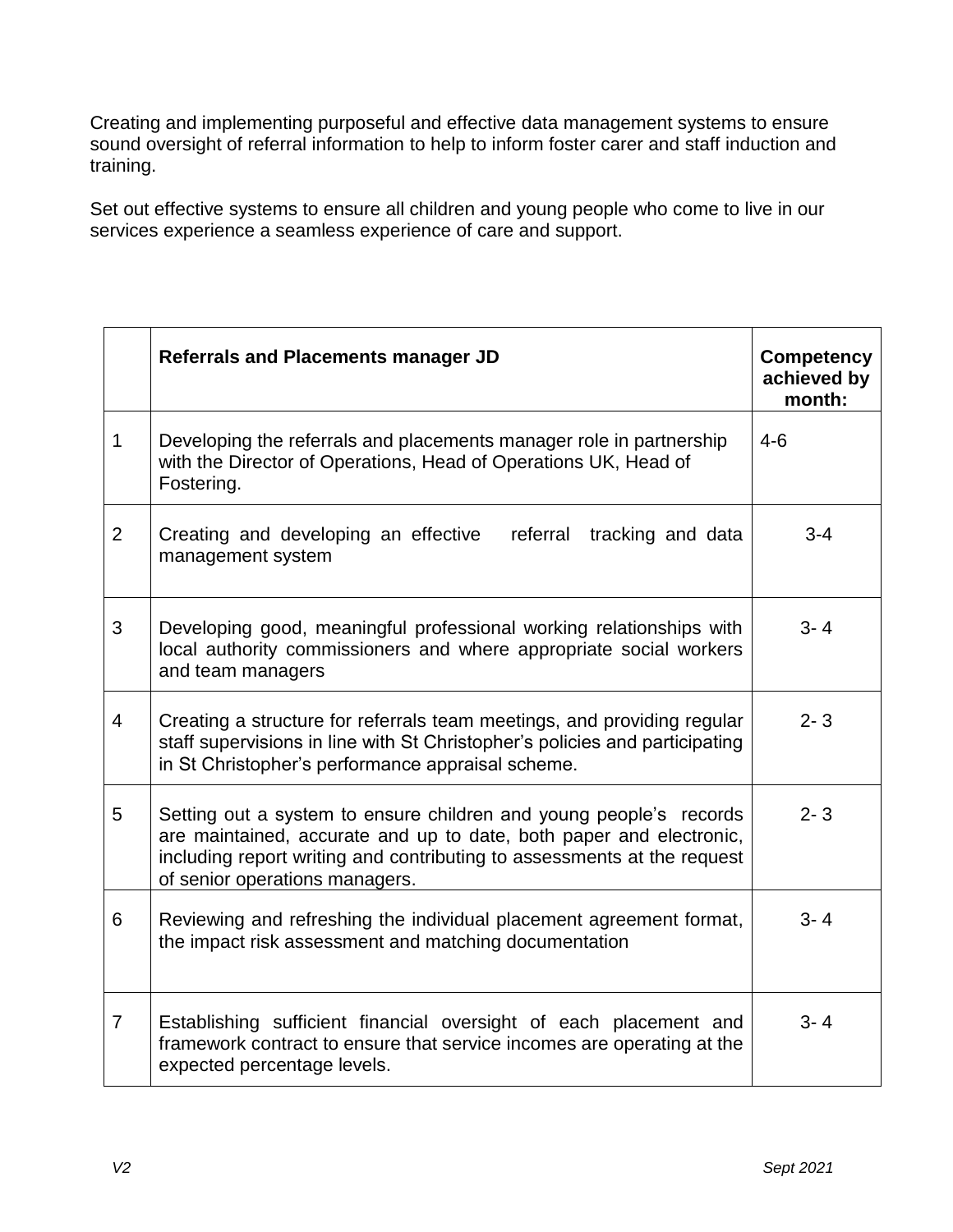| 8               | Identifying with referrals and placement staff emerging themes from<br>referral information to help to shape residential and fostering staff and<br>foster carer training                                                | $4 - 6$ |
|-----------------|--------------------------------------------------------------------------------------------------------------------------------------------------------------------------------------------------------------------------|---------|
| 9               | Ensuring good, up to date information to shape each young person's<br>initial care plan is available to operations managers                                                                                              | $2 - 3$ |
| 10 <sup>°</sup> | Using St Christopher's electronic recording systems to ensure the<br>initial information held about each child or young person is up to date<br>and relevant to inform the emerging plan for care and or support.        | $2 - 3$ |
| 11              | Facilitating and contributing to team meetings and regular supervisions<br>with the Director of operations in line with St Christopher's policies and<br>participating in St Christopher's performance appraisal scheme. | $2 - 3$ |
| 12 <sub>2</sub> | Working flexibly to meet the changing demands of the service by<br>taking on any additional tasks and responsibilities to ensure the safe<br>day-to-day running of the referral team.                                    | $2 - 3$ |
| 13              | Regular and effective use of Outlook to respond to meeting and<br>training invitations and to plan time.                                                                                                                 |         |

## **Months 6 onwards**

|    | <b>Referrals and Placements manager JD</b>                                                                                                                                                                                                                                                                                                      | <b>Competency</b><br>achieved by<br>month |
|----|-------------------------------------------------------------------------------------------------------------------------------------------------------------------------------------------------------------------------------------------------------------------------------------------------------------------------------------------------|-------------------------------------------|
| 14 | Sustaining trusting, positive and warm relationships with colleagues<br>based in residential and fostering services.                                                                                                                                                                                                                            | 3                                         |
| 15 | In the context of understanding the role of the local authority and the<br>legal and statutory framework establishing and sustaining effective<br>multi-agency relationships across the professional team around the<br>child and respecting the contribution that they and other individuals<br>make to the care of children and young people. | $3$ to $6$                                |
| 16 | Establish and sustain positive and professional working relationships<br>with your colleagues whilst being committed to promoting a positive<br>team culture.                                                                                                                                                                                   | $3$ to $6$                                |
| V2 |                                                                                                                                                                                                                                                                                                                                                 | Sept 2021                                 |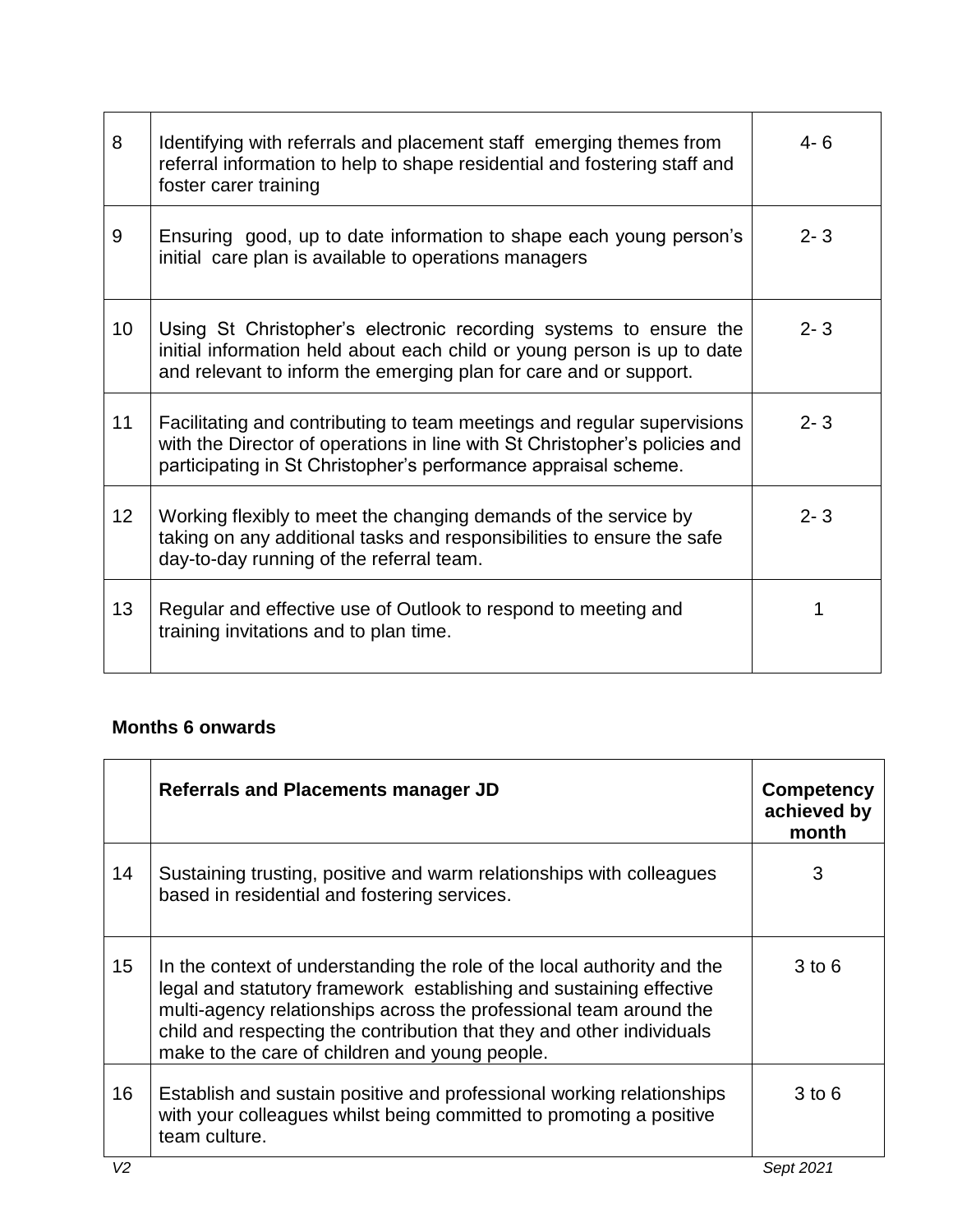| 17 | Adhering to and promoting St. Christopher's Equality and Diversity<br>policy in all aspects of our work and to actively challenge<br>discriminatory practice.                                 | 3+ |
|----|-----------------------------------------------------------------------------------------------------------------------------------------------------------------------------------------------|----|
| 18 | Promoting and implementing all of St Christopher's policies and<br>procedures and to report to a line manager, or other appropriate<br>person, malpractice or evidence, which may suggest it. | 4+ |

**The duties as outlined in this job description are not exhaustive and may change from time to time due to the changing nature of the working environment. You are expected to carry out all appropriate tasks necessary to meet the needs of the service, or as may be requested by your manager.**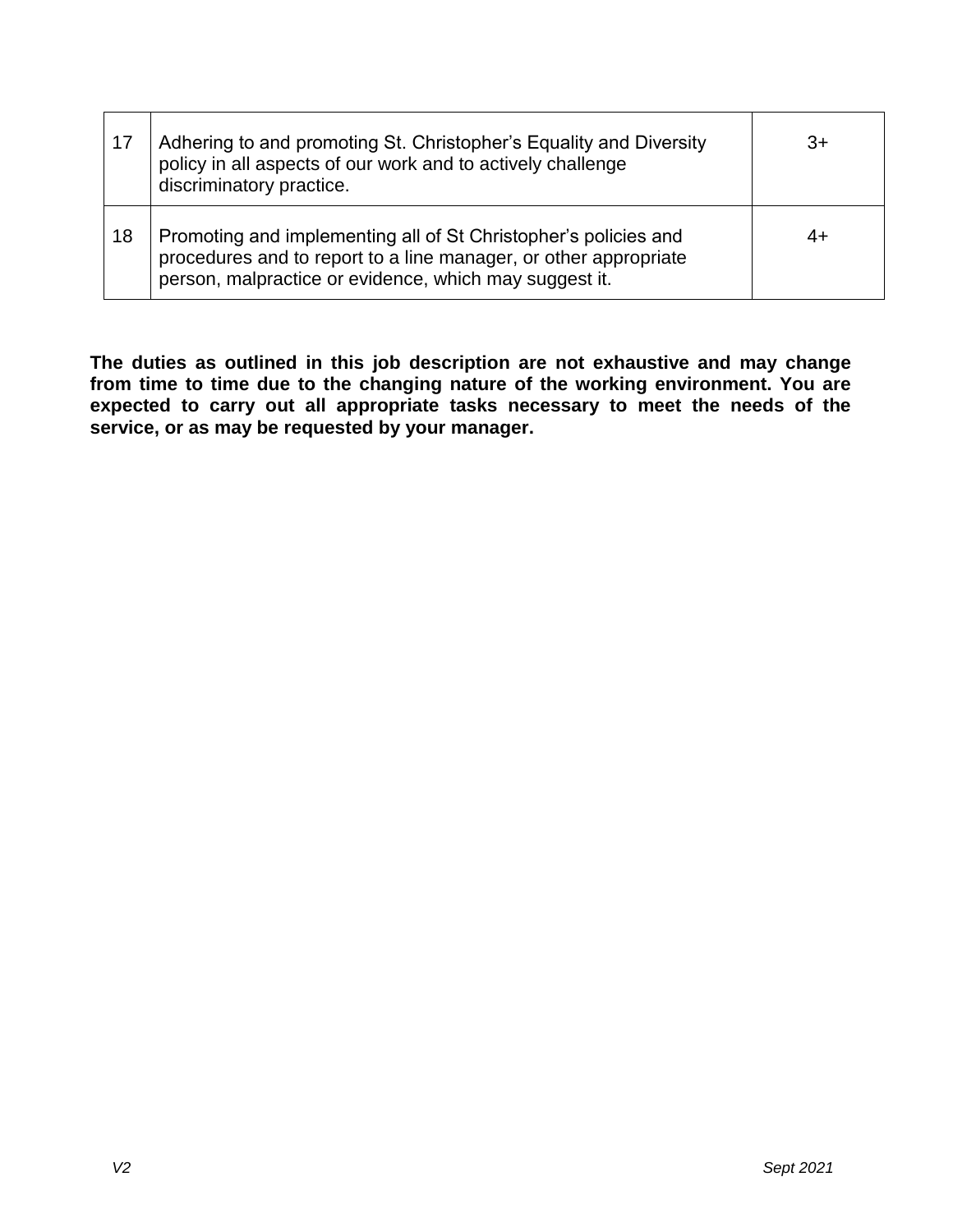### **Person Specification**

This section outlines the things we need from the referrals and placement manager. You'll see you don't always need specific qualifications or experience, but you will need to be able to demonstrate alignment with St Christopher's values and behaviours.

|                                           | <b>ESSENTIAL</b>                                                                                                                                                                                                              | <b>DESIRABLE</b>                                                                                                                                           | <b>ASSESSMENT</b><br><b>METHOD</b> |
|-------------------------------------------|-------------------------------------------------------------------------------------------------------------------------------------------------------------------------------------------------------------------------------|------------------------------------------------------------------------------------------------------------------------------------------------------------|------------------------------------|
| <b>EDUCATION &amp;</b><br><b>TRAINING</b> | A professional qualification/NVQ Level 4<br>/social work qualification                                                                                                                                                        | Degree or equivalent                                                                                                                                       | A                                  |
|                                           | Of commissioning services for or on<br>behalf of the local authority                                                                                                                                                          | Management and supervision of<br>staff / services                                                                                                          | A/I                                |
| <b>EXPERIENCE</b>                         | Experience or understanding of outcome-<br>based service delivery and the required<br>standard of records which evidence that.                                                                                                | Developing a staff team                                                                                                                                    | A/I                                |
|                                           |                                                                                                                                                                                                                               | Experience of models of good<br>childcare practice, such as Social<br>Pedagogy, Attachment Theory.                                                         |                                    |
|                                           | Strong knowledge of child development<br>and an understanding of patterns of<br>transition from childhood to adulthood                                                                                                        | Awareness of the key issues and<br>areas of practice within a foster<br>home or residential setting,<br>including risk, security and health<br>and safety. | A/I                                |
| <b>KNOWLEDGE</b>                          | An awareness of issues facing young<br>people such as bullying, gangs,<br>radicalisation, self-harm, sexual<br>exploitation and how these impact on<br>behaviour                                                              | Understanding of the impact of<br>early childhood trauma on the life<br>cycle.                                                                             | A/IT                               |
|                                           | Understanding of the regulatory and<br>statutory frameworks the services operate<br>within.                                                                                                                                   | Basic understanding of<br>safeguarding Regulations and<br>Procedures.                                                                                      | A/I                                |
|                                           | Ability to build and promote meaningful<br>professional relationships while upholding<br>the organisations values                                                                                                             | Financial management                                                                                                                                       | A                                  |
| <b>SKILLS</b>                             | Ability to put children and young people at<br>the centre of planning and decisions that<br>affect their experience of being in care.                                                                                         |                                                                                                                                                            |                                    |
|                                           | Ability to reflect on actions taken and the<br>impact of the outcomes, identifying<br>strengths and weaknesses and how ones<br>own experience, feeling and behaviours<br>may influence relationships with Children<br>and YP. |                                                                                                                                                            |                                    |